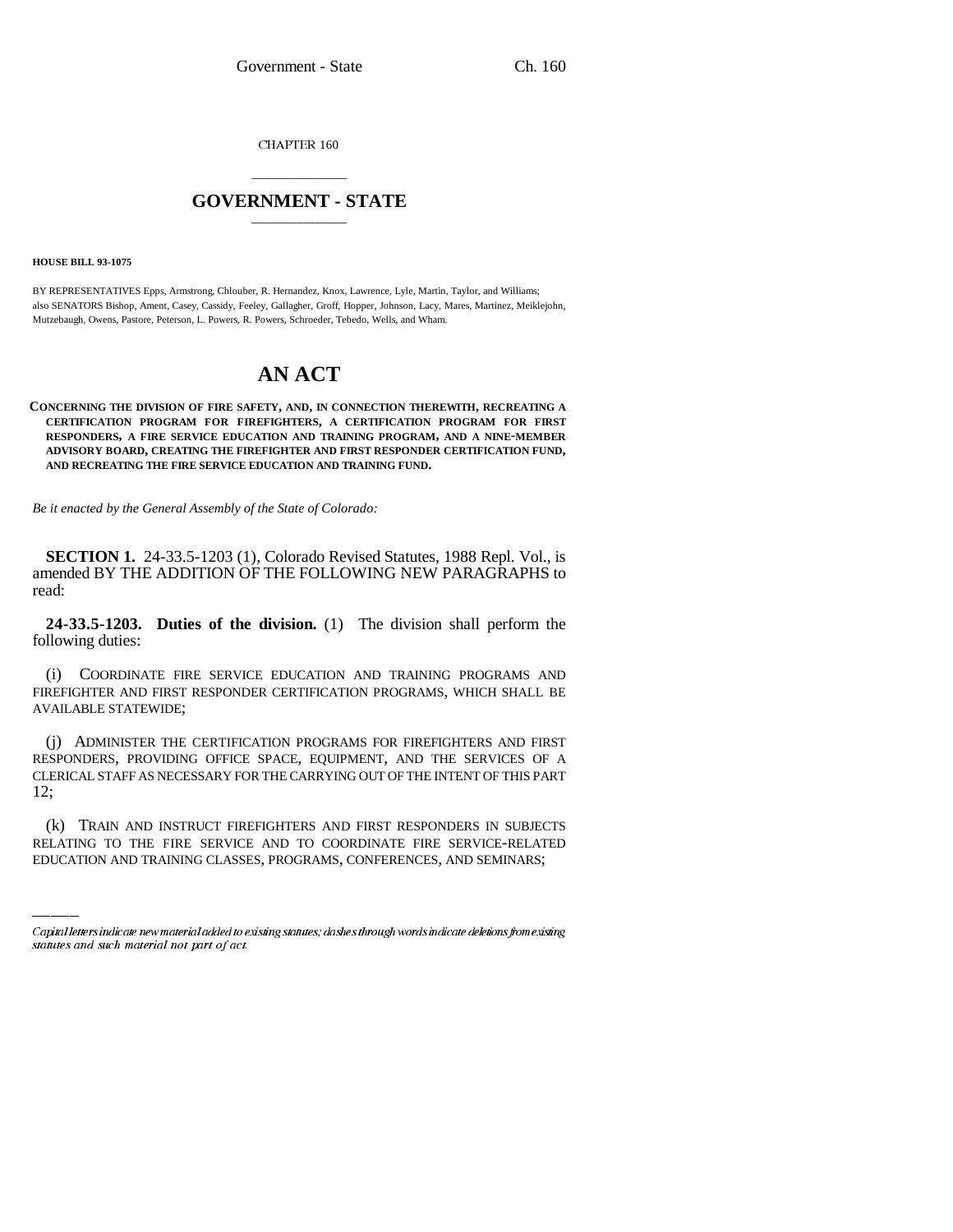(l) RECEIVE AND ACCEPT GIFTS, FUNDS, GRANTS, BEQUESTS, AND SERVICES FOR USE IN THE FUNCTION OF THE DIVISION.

**SECTION 2.** 24-33.5-1204, Colorado Revised Statutes, 1988 Repl. Vol., is RECREATED AND REENACTED, WITH AMENDMENTS, to read:

**24-33.5-1204. Voluntary education and training program - voluntary certification of firefighters - advisory board - legislative declaration.** (1) FOR THE PURPOSES OF RECREATING A VOLUNTARY FIRE SERVICE EDUCATION AND TRAINING PROGRAM WITHIN THE DIVISION OF FIRE SAFETY AND FOR THE PURPOSE OF ADMINISTERING VOLUNTARY FIREFIGHTER AND FIRST RESPONDER CERTIFICATION PROGRAMS, THERE IS HEREBY CREATED IN THE DIVISION OF FIRE SAFETY A NINE-MEMBER ADVISORY BOARD TO THE DIRECTOR, TO BE KNOWN AS THE FIRE SAFETY ADVISORY BOARD AND REFERRED TO IN THIS PART 12 AS THE "ADVISORY BOARD".

(2) THE GOVERNOR, TAKING INTO CONSIDERATION THE BROADEST POSSIBLE GEOGRAPHIC AREAS, SHALL APPOINT FIRE CHIEFS OR PERSONS EXPERIENCED IN FIRE SERVICE TRAINING FROM EACH OF THE FOLLOWING: ONE FROM A MUNICIPALITY WITH A POPULATION OF FIVE THOUSAND OR MORE; ONE FROM A MUNICIPALITY WITH A POPULATION OF LESS THAN FIVE THOUSAND; ONE FROM A FIRE PROTECTION DISTRICT WITH A POPULATION OF FIVE THOUSAND OR MORE; AND ONE FROM A FIRE PROTECTION DISTRICT WITH A POPULATION OF LESS THAN FIVE THOUSAND. OF THESE FOUR PERSONS, ONE SHALL ALSO BE A REPRESENTATIVE OF THE COLORADO STATE FIRE FIGHTERS ASSOCIATION, AND ONE SHALL ALSO BE A REPRESENTATIVE OF THE COLORADO STATE FIRE MARSHALS ASSOCIATION. OF THE FIVE REMAINING MEMBERS, ONE SHALL BE A REPRESENTATIVE OF THE CERTIFIED FIRST RESPONDERS IN THE STATE; ONE SHALL BE A REPRESENTATIVE OF THE COLORADO STATE FIRE CHIEFS ASSOCIATION; ONE SHALL BE A REPRESENTATIVE OF THE COLORADO FIRE TRAINING OFFICERS ASSOCIATION; ONE SHALL BE A REPRESENTATIVE OF THE COLORADO PROFESSIONAL FIRE FIGHTERS ASSOCIATION; AND ONE SHALL BE A REPRESENTATIVE OF THE PROPERTY AND CASUALTY INSURANCE INDUSTRY. THE GOVERNOR SHALL APPOINT ALL MEMBERS FOR TERMS OF FOUR YEARS EACH. IF ANY APPOINTEE VACATES HIS OR HER OFFICE DURING THE TERM FOR WHICH APPOINTED TO THE ADVISORY BOARD, THE VACANCY SHALL BE FILLED BY APPOINTMENT BY THE GOVERNOR FOR THE UNEXPIRED TERM. THE ADVISORY BOARD SHALL ANNUALLY ELECT FROM ITS MEMBERS A CHAIRPERSON AND A SECRETARY.

(3) THE MEMBERS OF THE ADVISORY BOARD SHALL RECEIVE NO COMPENSATION BUT SHALL BE REIMBURSED FOR ALL ACTUAL AND NECESSARY EXPENSES INCURRED IN THE PERFORMANCE OF THEIR OFFICIAL DUTIES. THE EXPENSES SHALL BE PAID FROM THE FIREFIGHTER AND FIRST RESPONDER CERTIFICATION FUND CREATED IN SECTION 24-33.5-1207.

**SECTION 3.** 24-33.5-1205, Colorado Revised Statutes, 1988 Repl. Vol., is RECREATED AND REENACTED, WITH AMENDMENTS, to read:

**24-33.5-1205. Duties of the advisory board.** (1) THE ADVISORY BOARD HAS THE FOLLOWING DUTIES RELATING TO THE FIREFIGHTER CERTIFICATION PROGRAM: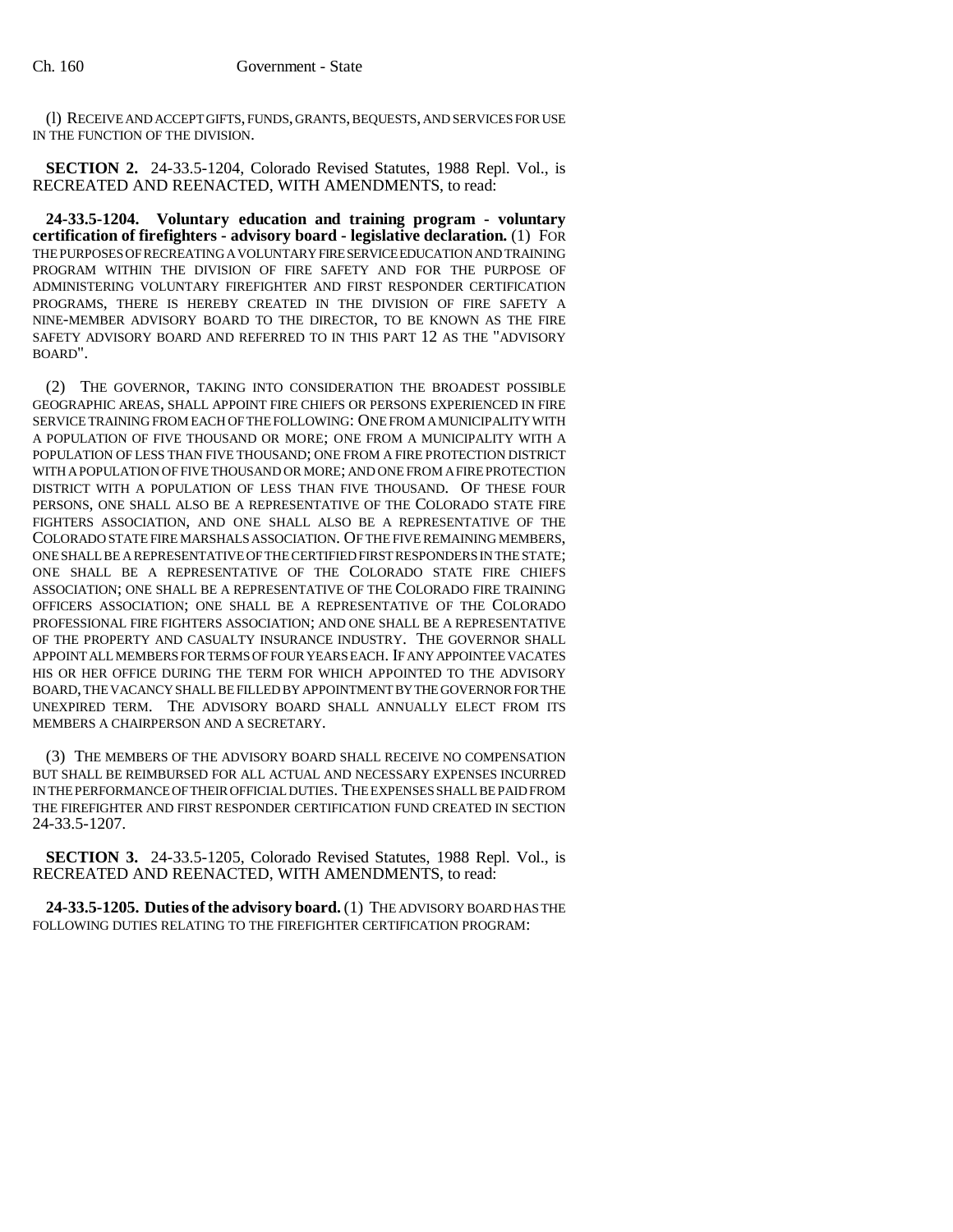(a) TO REESTABLISH A FIRE SERVICE EDUCATION AND TRAINING PROGRAM, SETTING FORTH MINIMUM STANDARDS FOR TRAINING AND INSTRUCTORS;

(b) TO ENSURE THAT THE QUALITY AND UNIFORMITY OF THE PROGRAM IS ADEQUATE TO PROVIDE MINIMUM TRAINING STANDARDS AND TO MEET THE REQUIREMENTS FOR VOLUNTEER FIREFIGHTERS IN SECTION 31-30-415(8) (a), C.R.S.;

(c) TO ESTABLISH PROCEDURES FOR DETERMINING WHETHER A FIREFIGHTER MEETS THE STANDARDS WHICH HAVE BEEN SET, WHICH MAY INCLUDE AN APPRENTICESHIP PROGRAM AS APPROVED BY THE ADVISORY BOARD FOR DEPARTMENTS WITH PAID PERSONNEL;

(d) TO CERTIFY FIREFIGHTERS OR WITHHOLD OR REVOKE CERTIFICATION IN THE MANNER PROVIDED FOR BY RULES AND REGULATIONS ADOPTED BY THE ADVISORY BOARD PURSUANT TO THE PROVISIONS OF ARTICLE 4 OF THIS TITLE;

(e) TO ISSUE A CERTIFICATE TO ANY FIREFIGHTER WHO PRESENTS EVIDENCE THAT THE MINIMUM STANDARDS ESTABLISHED BY THE ADVISORY BOARD HAVE BEEN MET;

(f) TO PROVIDE EACH COLORADO FIRE DEPARTMENT WITH FIREFIGHTER CERTIFICATION LESSON PLANS, UPON REQUEST, TO ENSURE THE QUALITY AND UNIFORMITY OF SUCH PROGRAMS;

TO ESTABLISH FEES FOR THE DIRECT AND INDIRECT COSTS OF THE ADMINISTRATION OF THE FIREFIGHTER CERTIFICATION PROGRAM, WHICH FEES SHALL BE ASSESSED AGAINST ANY PERSON PARTICIPATING IN THE FIREFIGHTER CERTIFICATION PROGRAM PURSUANT TO THE PROVISIONS OF THIS SECTION, AND ALL FEES COLLECTED SHALL BE CREDITED TO THE FIREFIGHTER AND FIRST RESPONDER CERTIFICATION FUND CREATED IN SECTION 24-33.5-1207.

(2) THE ADVISORY BOARD HAS THE FOLLOWING DUTIES RELATING TO THE FIRST RESPONDER PROGRAM:

(a) TO REESTABLISH PROCEDURES FOR DETERMINING WHETHER AN APPLICANT MEETS THE STANDARDS OF THE FIRST RESPONDER PROGRAM;

(b) TO CERTIFY APPLICANTS OR WITHHOLD OR REVOKE CERTIFICATION IN THE FIRST RESPONDER PROGRAM IN THE MANNER PROVIDED BY RULES AND REGULATIONS ADOPTED BY THE ADVISORY BOARD PURSUANT TO THE PROVISIONS OF ARTICLE 4 OF THIS TITLE;

(c) TO ISSUE A CERTIFICATE IN THE FIRST RESPONDER PROGRAM TO ANY APPLICANT WHO PRESENTS EVIDENCE THAT THE MINIMUM STANDARDS OF THE FIRST RESPONDER PROGRAM HAVE BEEN MET;

(d) TO ESTABLISH FEES FOR THE DIRECT AND INDIRECT COSTS OF THE ADMINISTRATION OF THE FIRST RESPONDER CERTIFICATION PROGRAM, WHICH FEES SHALL BE ASSESSED AGAINST ANY PERSON PARTICIPATING IN THE FIRST RESPONDER CERTIFICATION PROGRAM PURSUANT TO THE PROVISIONS OF THIS SECTION, AND ALL FEES COLLECTED SHALL BE CREDITED TO THE FIREFIGHTER AND FIRST RESPONDER CERTIFICATION FUND CREATED IN SECTION 24-33.5-1207.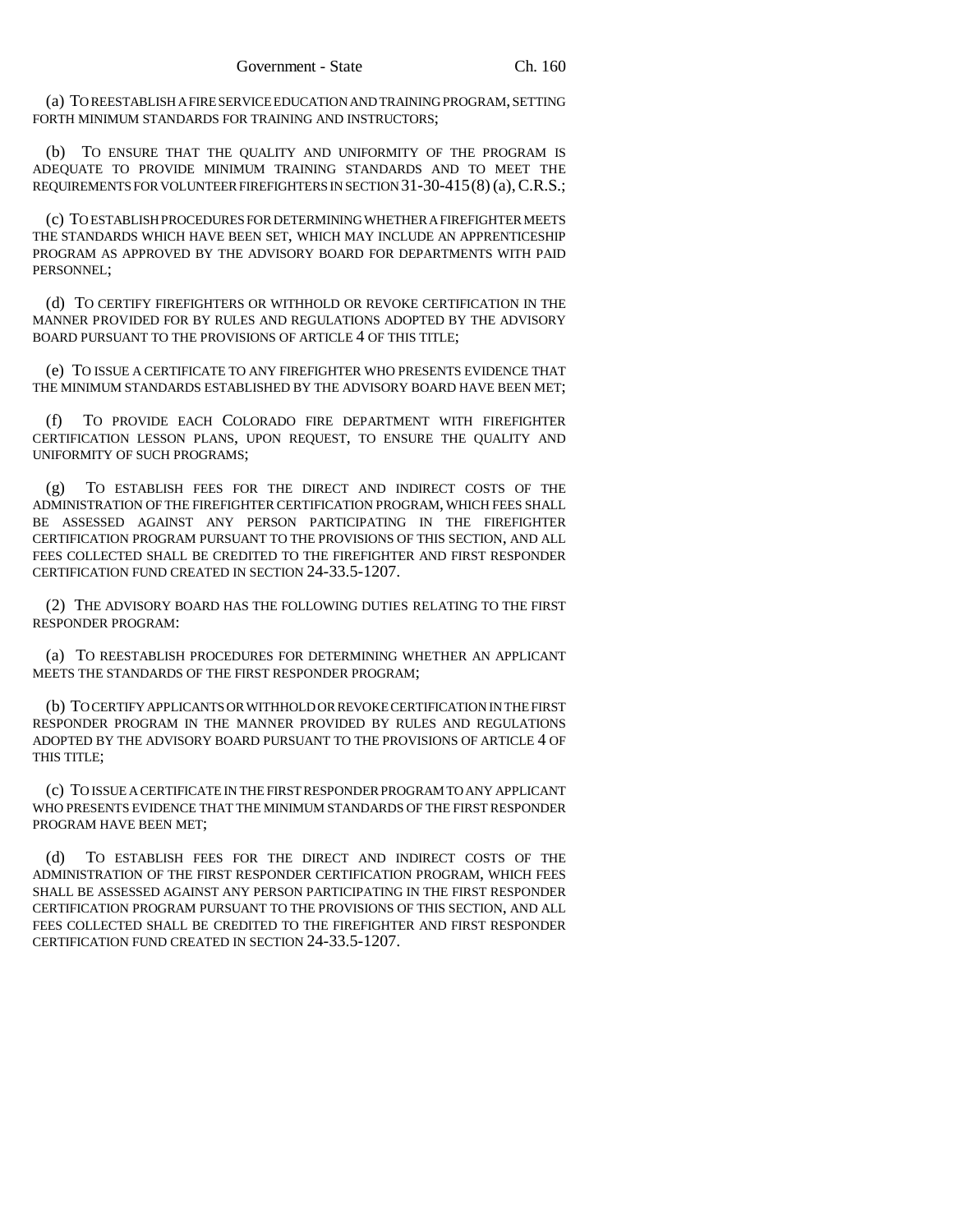(3) THE ADVISORY BOARD HAS THE FOLLOWING DUTIES RELATING TO THE FIRE SERVICE EDUCATION AND TRAINING PROGRAM:

(a) TO MAINTAIN A CURRENT LIST OF COLORADO'S FIRE SERVICE EDUCATION AND TRAINING PROGRAMS;

(b) TO COMPILE AN ANNUAL CATALOG OF ALL SCHEDULED FIRE SERVICE EDUCATION AND TRAINING CLASSES, PROGRAMS, CONFERENCES, SEMINARS, AND ANY OTHER RELATED PROGRAMS AVAILABLE IN THE STATE FROM INFORMATION RECEIVED FROM LOCAL FIRE DEPARTMENTS, TRAINING ACADEMIES, COMMUNITY COLLEGES, AND NONPROFIT TRAINING GROUPS AND TO PROVIDE THIS CATALOG TO ALL FIRE DEPARTMENTS ON THE DIVISION'S MAILING LIST;

(c) TO ESTABLISH FEES FOR THE DIRECT AND INDIRECT COSTS OF THE ADMINISTRATION OF THE FIRE SERVICE EDUCATION AND TRAINING PROGRAM, WHICH FEES SHALL BE ASSESSED AGAINST ANY PERSON PARTICIPATING IN THE FIRE SERVICE EDUCATION AND TRAINING PROGRAM PURSUANT TO THE PROVISIONS OF THIS SECTION, AND ALL FEES COLLECTED SHALL BE CREDITED TO THE FIRE SERVICE EDUCATION AND TRAINING FUND CREATED IN SECTION 24-33.5-1207.5.

(4) NOTHING IN THIS SECTION SHALL BE CONSTRUED AS CREATING MANDATORY CERTIFICATION PROGRAMS FOR FIREFIGHTERS OR FIRST RESPONDERS OR A MANDATORY FIRE SERVICE EDUCATION AND TRAINING PROGRAM. ALL FIRE DEPARTMENTS IN THE STATE SHALL HAVE THE OPTION OF WHETHER OR NOT TO PARTICIPATE IN THE FIREFIGHTER OR FIRST RESPONDER CERTIFICATION PROGRAMS OR THE FIRE SERVICE EDUCATION AND TRAINING PROGRAM.

**SECTION 4.** 24-33.5-1206, Colorado Revised Statutes, 1988 Repl. Vol., is RECREATED AND REENACTED, WITH AMENDMENTS, to read:

**24-33.5-1206. Education and training programs - certification programs supervision and control.** THE FIRE SERVICE EDUCATION AND TRAINING PROGRAMS AND THE CERTIFICATION PROGRAMS ESTABLISHED PURSUANT TO THIS PART 12 SHALL BE UNDER THE SUPERVISION AND CONTROL OF THE DIRECTOR WITH THE ADVICE OF THE ADVISORY BOARD.

**SECTION 5.** 24-33.5-1207, Colorado Revised Statutes, 1988 Repl. Vol., is RECREATED AND REENACTED, WITH AMENDMENTS, to read:

**24-33.5-1207. Firefighter and first responder certification fund - created.** (1) ALL MONEYS RECEIVED BY THE DIRECTOR PURSUANT TO THE COORDINATION AND ADMINISTRATION OF THE FIREFIGHTER AND FIRST RESPONDER CERTIFICATION PROGRAMS AND ALL INTEREST EARNED ON THE MONEYS SHALL BE DEPOSITED IN THE STATE TREASURY IN THE FIREFIGHTER AND FIRST RESPONDER CERTIFICATION FUND, WHICH FUND IS HEREBY CREATED, AND THE MONEYS SHALL BE USED, SUBJECT TO ANNUAL APPROPRIATIONS BY THE GENERAL ASSEMBLY, FOR THE PURPOSES SET FORTH IN THIS PART 12 AND SHALL NOT BE DEPOSITED IN OR TRANSFERRED TO THE GENERAL FUND OF THE STATE OF COLORADO OR ANY OTHER FUND.

(2) THE MONEYS IN THE VOLUNTARY CERTIFICATION FUND, WHICH FUND WAS REPEALED, SHALL BE DEPOSITED IN AND CONSOLIDATED WITH THE FIREFIGHTER AND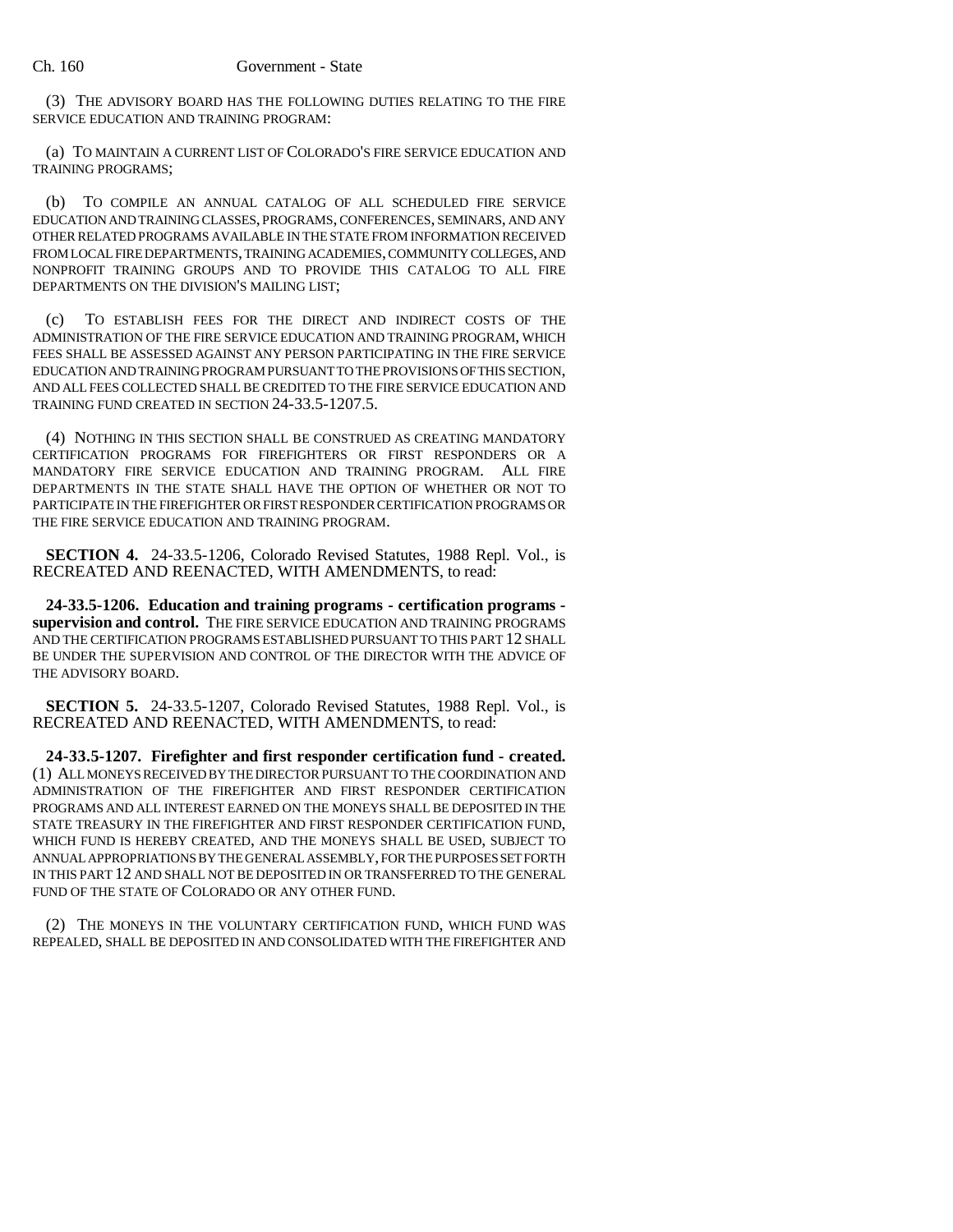FIRST RESPONDER CERTIFICATION FUND.

**SECTION 6.** 24-33.5-1207.5, Colorado Revised Statutes, 1988 Repl. Vol., is RECREATED AND REENACTED, WITH AMENDMENTS, to read:

**24-33.5-1207.5. Fire service education and training fund - created.** (1) ALL MONEYS RECEIVED BY THE DIRECTOR PURSUANT TO THE ADMINISTRATION OF THE FIRE SERVICE EDUCATION AND TRAINING PROGRAMS AND ALL INTEREST EARNED ON THE MONEYS SHALL BE DEPOSITED IN THE STATE TREASURY IN THE FIRE SERVICE EDUCATION AND TRAINING FUND, WHICH FUND IS HEREBY CREATED, AND THE MONEYS SHALL BE USED, SUBJECT TO ANNUAL APPROPRIATIONS BY THE GENERAL ASSEMBLY, FOR THE PURPOSES SET FORTH IN THIS PART 12 AND SHALL NOT BE DEPOSITED IN OR TRANSFERRED TO THE GENERAL FUND OF THE STATE OF COLORADO OR ANY OTHER FUND.

(2) THE MONEYS IN THE FIRE SERVICE TRAINING FUND, WHICH FUND WAS REPEALED, SHALL BE DEPOSITED IN AND CONSOLIDATED WITH THE FIRE SERVICE EDUCATION AND TRAINING FUND.

**SECTION 7.** 24-33.5-1209, Colorado Revised Statutes, 1988 Repl. Vol., is amended to read:

**24-33.5-1209. Repeal of sections.** (1) Sections 24-33.5-1204, to 24-33.5-1207.5 24-33.5-1205,24-33.5-1206,24-33.5-1207, AND 24-33.5-1207.5, CONCERNING THE FIRE SAFETY ADVISORY BOARD SCHEDULED FOR REVIEW AND REPEAL IN ACCORDANCE WITH SECTION 2-3-1203 (3) (1) (II), C.R.S., are repealed, effective July 1, 1992 1999.

(2) SECTIONS 24-33.5-1204.5, 24-33.5-1206.1,24-33.5-1206.2, 24-33.5-1206.3, 24-33.5-1206.4,24-33.5-1206.5,24-33.5-1206.6, AND 24-33.5-1207.6, CONCERNING PROGRAMS FOR FIRE SUPPRESSION ADMINISTERED BY THE DIVISION OF FIRE SAFETY AND SCHEDULED FOR TERMINATION IN ACCORDANCE WITH SECTION 24-34-104 (27) (b) (III), ARE REPEALED, EFFECTIVE JULY 1, 1998.

**SECTION 8.** 2-3-1203 (3) (1), Colorado Revised Statutes, 1980 Repl. Vol., as amended, is amended to read:

**2-3-1203. Sunset review of advisory committees.** (3) The following dates are the dates for which the statutory authorization for the designated advisory committees is scheduled for repeal:

(l) July 1, 1999:

(I) The Colorado natural areas council, an advisory council to the board of parks and outdoor recreation, appointed pursuant to section 33-33-106, C.R.S.;

(II) THE FIRE SAFETY ADVISORY BOARD, APPOINTED PURSUANT TO SECTION 24-33.5-1204, C.R.S.

**SECTION 9.** 24-34-104 (27) (b), Colorado Revised Statutes, 1988 Repl. Vol., as amended, is amended BY THE ADDITION OF A NEW SUBPARAGRAPH to read: